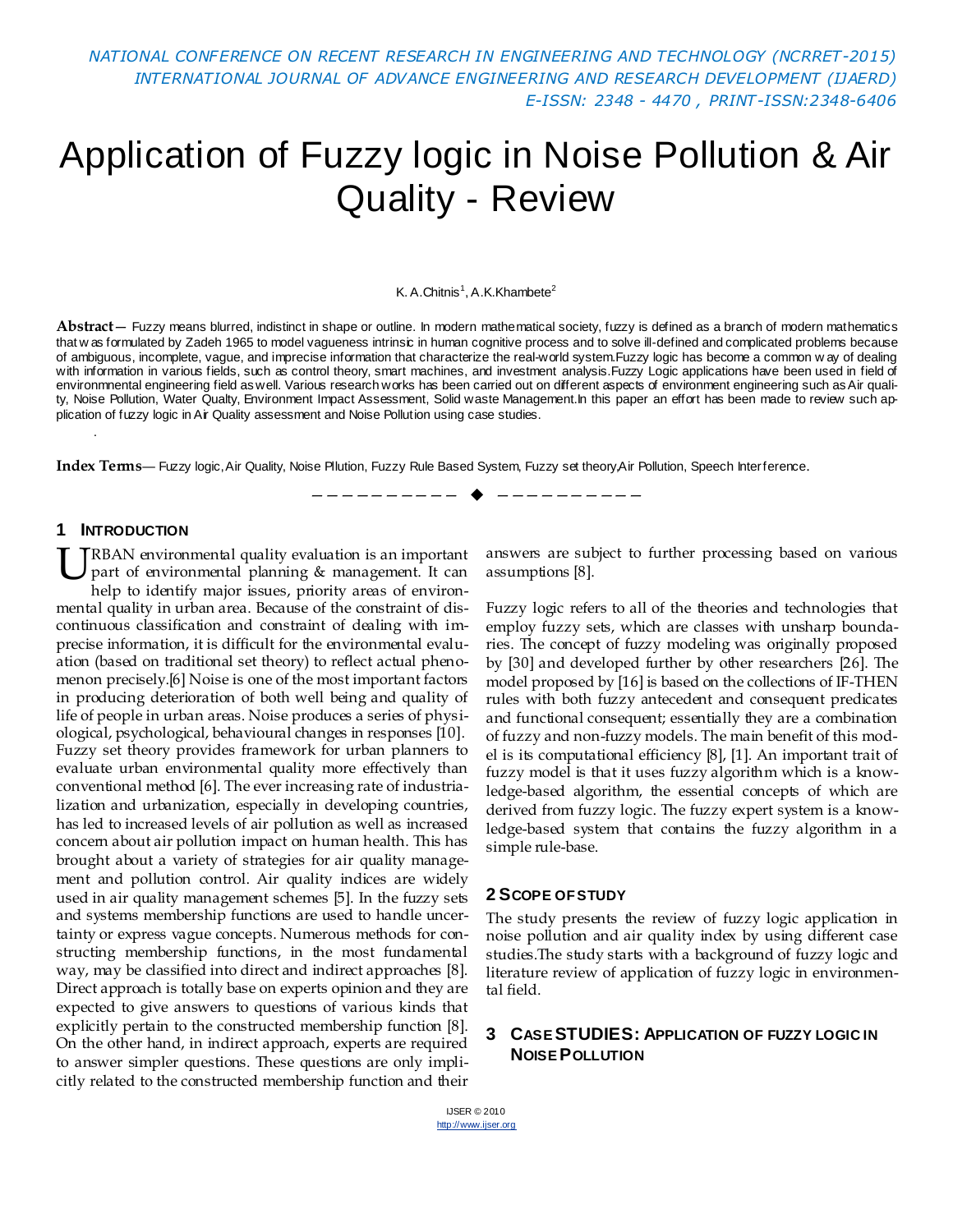Noise has many ill effects on living beings as well as nonliving things. The adverse effects of noise may include noise induced hearing loss, sleep disruption, speech interference; reduction in human work efficiency and annoyance.Some case studies on applications of fuzzy logic has been discussed here.

### **3.1 CASE STUDY – I: ANNOYANCE LEVEL MEASURMENT DUE TO NOISE POLLUTION USING FUZZY LOGIC**

The study of measurement of percentage of annoyance level caused by road traffic noise pollution, a survey based on Agaratala city, a relatively medium-large urban city, situated in the North Eastern region of India and located at 23.50°N and 91.5°E has been under taken and the data obtained have been analyzed.[2]

It is important to study noise pollution from a quantitative point of view as well as from the point of view of the annoyance that it produces in the population [13]. Annoyance is measured in the interval  $[0, 1]$ ; '0' represents the lowest degree of annoyance and '1' represents the highest degree of annoyance.

The sampling area is the Agartala city. The noise level was recorded from road side residences, offices, organizations, banks, etc which are at variable distances depending on the location of the building from the center of the road. Motor vehicular traffic prone sites of the city are identified and selected during the survey.

For this, the study is conducted in three levels. The first level predicts the percentage of Highly Annoyance (%HA) among the individuals in terms of various noise indices like: Day– Night Noise Level (Ldn), Traffic Noise Index (TNI), Equivalent Noise Level (Leq) and Maximum Equivalent Noise Level (Lmax). The second level describes the percentage of Highly Annoyance (%HA) in terms of average traffic volume, % of two wheelers, % of heavy vehicles and mean traffic speed. In third level i.e., Quis model based on Ldn has been used to predict percentage of Highly Annoyance. A comparison among observed values of %HA and values calculated by above three levels have been furnished.



DESCRIPTION OF VARIOUS PARAMETERS COLLECTED AT EACH SELECTED LOCATION

| Site           | <b>Traffic Condition</b> | Samp        | % High | Noise Indices, dB(A) |       |               |       |
|----------------|--------------------------|-------------|--------|----------------------|-------|---------------|-------|
|                |                          | le          | Annoy  | Leg                  | Lan   | $_{\rm Lmax}$ | TNI   |
|                |                          | <b>Size</b> | ance   |                      |       |               |       |
| L1             | Medium, Congested        | 35          | 27.06  | 62.25                | 76.22 | 83.56         | 88.74 |
| L <sub>2</sub> | Heavy, Congested         | 35          | 30.64  | 65.11                | 77.34 | 86.22         | 87.42 |
| L <sub>3</sub> | Heavy, Congested         | 35          | 28.52  | 63.23                | 72.34 | 86.06         | 88.17 |
| L <sub>4</sub> | Medium, Congested        | 35          | 26.15  | 60.56                | 74.52 | 82.12         | 87.64 |
| L <sub>5</sub> | Medium, Congested        | 35          | 27.28  | 63.78                | 75.14 | 86.71         | 89.35 |
| L <sub>6</sub> | Heavy, Congested         | 35          | 30.32  | 64.82                | 74.16 | 85.96         | 85.46 |
| L7             | Heavy, Congested         | 35          | 30.23  | 66.54                | 77.06 | 90.24         | 86.08 |
| L <sub>8</sub> | Heavy, Congested         | 35          | 29.46  | 65.37                | 72.82 | 8824          | 87.67 |

A relationship has been developed between different traffic noise parameters and its harmful impact on daily life of individuals using multiple regression analysis. In addition, statistical analysis was also carried out between measured and predictive values and a good agreement was noticed between observed and predicted value of noise based level.

# **3.2 CASE STUDY – II: PREDICTING THE EFFECTS OF SPEECH INTERFERENCE DUE TO NOISE POLLUTION ON HUMANS USING FUZZY APPROACH**

An attempt has been made to develop an expert system using fuzzy approach to investigate the effects of noise pollution on speech interference.The speech interference measured in terms of speech intelligibility is considered to be a function of noise level, distance between speaker and listener, and the age of the listener. The main source of model development is the reports of World Health Organization (WHO) and field surveys conducted by various researchers. It is implemented on Fuzzy Logic Toolbox of MATLAB using both Mamdani and Sugeno techniques.[3]

The present fuzzy model has been developed to investigate the effects of noise pollution on speech interference.

The speech interference measured in terms of sentence intelligibility has been modelled as a function of noise levels, distance between the speaker and the listener, and the age of the person concerned. The model has been implemented on Fuzzy Logic Toolbox of MATLAB.



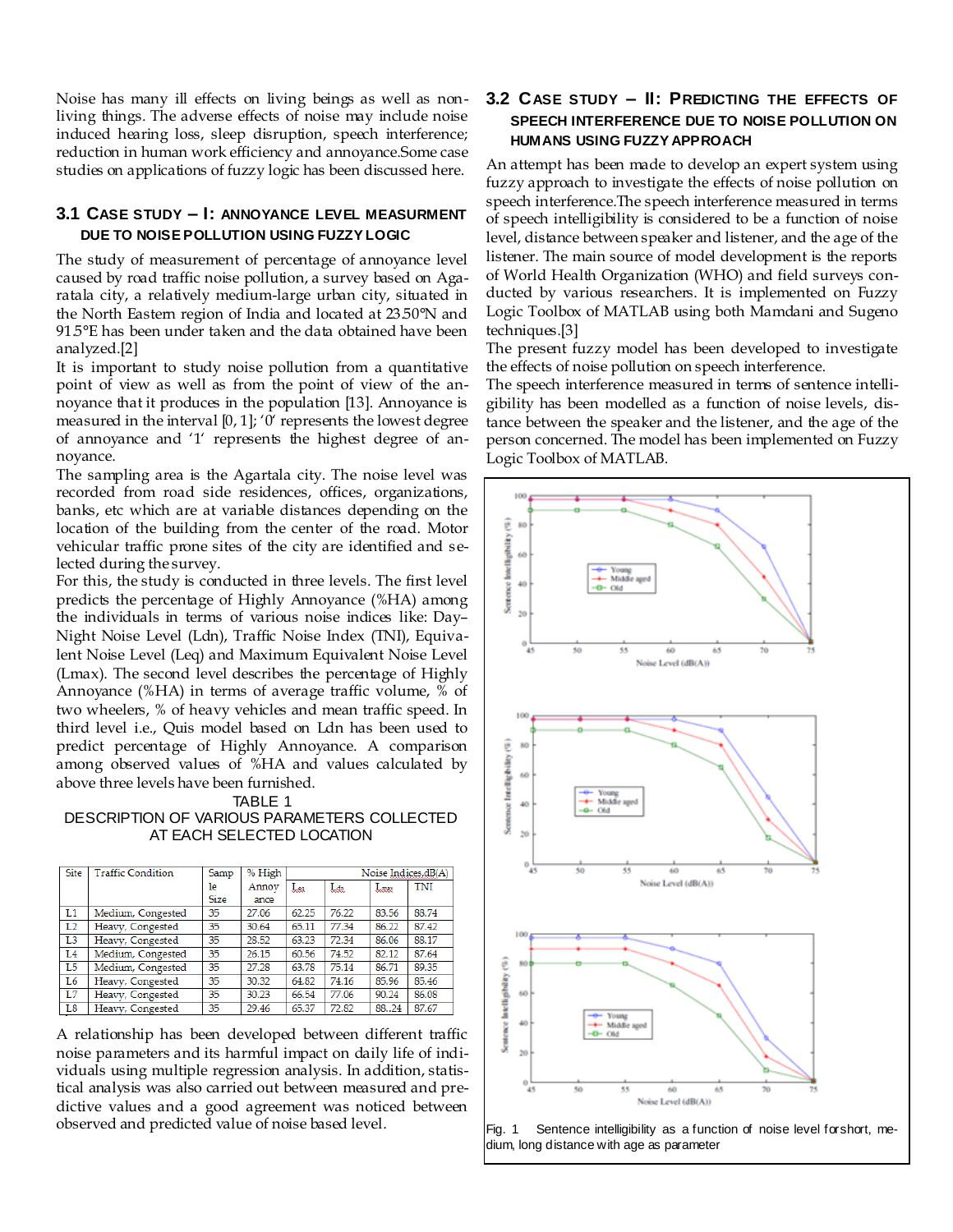The results obtained from the proposed model are in good agreement with the findings of field surveys conducted in different parts of the world.

#### **3.3 CASE STUDY – III: A FUZZY EXPERT SYSTEM FOR NOISE-INDUCED SLEEP DISTURBANCE**

In this study, an attempt has been made to develop a fuzzy expert system for predicting the effects of sleep disturbance by noise on humans as a function of noise level, age, and duration of its occurrence. The modelling technique is based on the concept of fuzzy logic, which offers a convenient way of representing the relationships between the inputs and outputs of a system in the form of IF-THEN rules.[7]

Among them the intensity of the noise is considered to be the most important factor. It is related to sleep disturbance, with more intense stimuli awakening people more often (Bugliarello, Alexandre, Barnes, & Wakstein, 1976). For a good sleep, it is believed that the indoor sound pressure levels should not exceed approximately 30 dB(A) for continuous noise (Vallet  $\&$ Vernet, 1991). Some studies show even an increase in the percentage of awakenings at 30 dB(A) (Passchier-Vermeer, 1993; Finegold, Harris, & von Gierke, 1994; Pearsons, Barber, Tabachnick, & Fidell, 1995). Noise events exceeding 45 dB(A) should be limited if possible. Most of the more recent field research on sleep disturbance has been conducted for aircraft noise (Fidell et al., 1995; Fidell, Howe, Tabachnick, Perason, & Sneddon, 1995; Fidell et al., 1998; Horne, Pankhurst, Reyner, Humer & Diamond, 1994; Passchier-Vermeer, 1994).



Fig. 2 (a) Sleep disturbance with noise level for short duration at various ages; (b) sleep disturbance w ith noise level for medium duration at various ages; (c) sleep disturbance with noise level for long duration at various ages.

It has been established on the basis of findings of various researchers that the effect of noise on sleep disturbance depends to a large extent on age. The middle-aged people have more probability of sleep disruption than the young people at the same noise levels. However, very little difference is found in sleep disturbance due to noise between young and old people. In addition, the duration of occurrence of noise is an important factor in determining the sleep disturbance over the limited range from few seconds to few minutes.

#### **4 CASE STUDIES : APPLICATION OF FUZZY LOGIC IN AIR POLLUTION**

Air pollution monitoring program aims to monitor pollutants concentrations and its possible adverse effects at various locations over concerned area on the basis of air quality. Traditional air quality assessment is realized using air quality indices which are determined as mean values of selected air pollutants. Thus, air quality assessment depends on strictly prescribed limits without taking into account specific local conditions (like time of exposure and sensitivity of the people) and synergic relations between air pollutants. Some case studies on applications of fuzzy logic has been discussed here.

#### **4.1CASE STUDY – I: A NOVEL, FUZZY-BASED AIR QUAL-ITY INDEX (FAQI) FOR AIR QUALITY ASSESSMENT**

The ever increasing level of air pollution in most areas of theworld has led to development of a variety of air quality indices for estimation of health effects of air pollution, though the indices have their own limitationssuch as high levels of subjectivity. Present study, therefore, aimed at developing a novel, fuzzy-based air quality index (FAQI1) to handle such limitations. The index developed by present study is based on fuzzy logic that is considered as one of the most common computational methods of artificial intelligence. In addition to criteria air pollutants (i.e. CO, SO2, PM10, O3, NO2), benzene, toluene, ethylbenzene, xylene, and 1,3-butadiene were also taken into account in the index proposed, because of their considerable health.[5]

Different weighting factors were then assigned to each pollutant according to its priority. Trapezoidal membership functions were employed for classifications and the final index consisted of 72 inference rules.

According to the basis of fuzzy logic and Mamdani inference system, weighting factors were assigned to the groups and the parameters included in accordance with the experts' knowledge based on the medical evidence available for the health effects of the air pollutants. In criteria group, PM10 and CO were given the highest priority, because they both have significant effects on human health which have been well established. For example, cardiovascular, cardiopulmonary, respiratory, pulmonary and systemic inflammatory, and recently carcinogenic effects of PM10 have been well documented in the literature (de Kok et al., 2006; Donaldson et al., 2005; Polichetti et al., 2009; Trasande and Thurston, 2005).

To assess the performance of the index, a case study was carried out employing air quality data at five different sampling stations in Tehran, Iran, fromJanuary 2008 to December 2009, results of whichwere then compared to the results obtained from USEPA air quality index (AQI).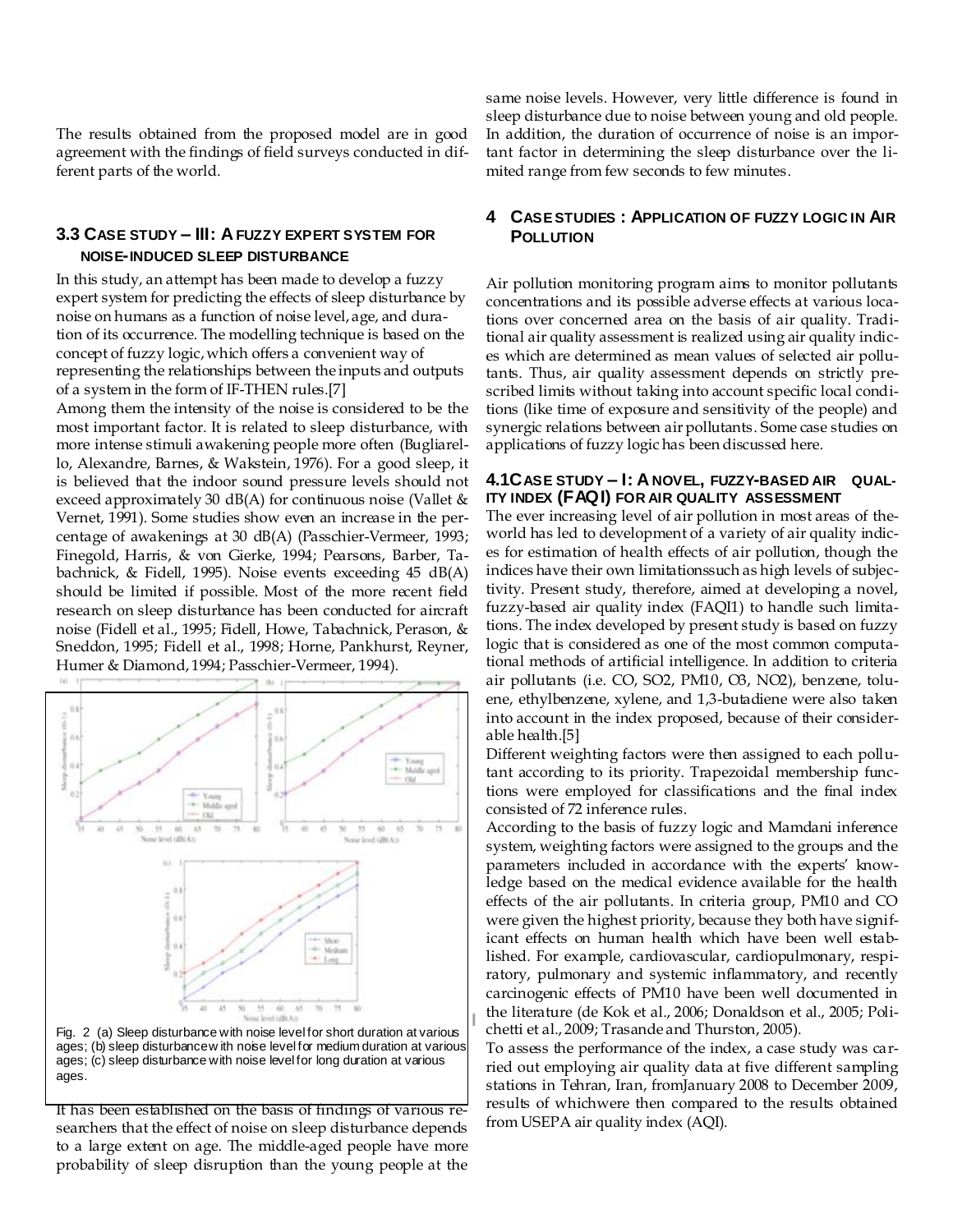

According to the results from present study, fuzzy-based air quality index is a comprehensive tool for classification of air quality and tends to produce accurate results. Therefore, it can be considered useful, reliable, and suitable for consideration by local authorities in air quality assessment and management schemes.

## **4.2 CASE STUDY – II: APPLICATION OF FUZZY PATTERN RECOGNITION OPTIMISATION MODEL FOR AIR QUALITY ASSESSMENT**

This study includes, the use of fuzzy pattern recognition technique in air quality risk assessment for a number of artificial dataset prepared for the present study. To demonstrate the application, common air pollutants like PM10, PM2.5, SO2, NOx, CO, and O3 are used as air pollutant parameters. Different air pollutants have varying in health impact and hence in air quality, the weightage of each pollutant are different. Thus, the weightage of air pollutant parameter are determined using analytical hierarchical process (AHP).

The air quality values in fuzzy pattern recognition method is reflected by the relative membership degree of the sample; membership degree of 1 represents that the sample is having worst air quality, while the membership degree of 0 is having clean air. Thus the scale of air quality in fuzzy method is 0-1. Similarly, the scale in deterministic method is 0-4; 4 represents worst air quality (maximum air pollution) and 0 represents clean air (minimum or no air pollution). The air quality values are determined using both the method (fuzzy pattern recognition method and deterministic method).



The result shows that the ranking in air quality for all the samples are same in both the method. The additional advantage of fuzzy method is that it can accommodate the other subjective parameters like time of exposure and sensitivity of the people in health impact assessment.

### **5 CONCLUSION**

The main thrust of the present review work has been to study fuzzy logic application for the noise pollution and air pollution because the parameters involved in the environmental fields are inherently imprecise, vague, uncertain, and illdefined. Fuzzy logic is the most convenient framework to convert these natural language descriptions into a fuzzy rule based systems using simple if-then rules. This study highlights the usefulness of fuzzy logic in environmental problems by syudying various case studies. Further development can be achived for solution of environmental engineering problems using fuzzy logic.

#### **REFERENCES**

- [1] Ali, Y M., Zhang, L., 2001, "A methodology for fuzzy modeling of engineering systems," Fuzzy Sets and Systems, vol. 118, pp. 181-197
- [2] Debasish Bhattacharya and Debasish Pal, "A Study of Road Traffic Noise Annoyance on Daily Life in Agartala City Using Fuzzy Expert System and Multiple Regression Analysis," International Journal of Scientific and Research Publications, Vol. 2, Issue 5, pp.1-7, May 2012.
- [3] Zaheeruddin, V.K. Jain, "An expert system for predicting the effects of speech interference due to noise pollution on humans using fuzzy approach," Expert Systems with Applications, Vol. 35,pp. 1978–1988, 2008.
- [4] A. K. Gorai, "Application of Fuzzy Pattern Recognition Optimisation Model for Air Quality Assessment," International Journal of Environmental Protection ,Vol. 2, Iss. 5 , pp. 27-30, 2012.
- [5] Mohammad Hossein Sowlat, Hamed Gharibi, Masud Yunesian, Maryam Tayefeh Mahmoudi, Saeedeh Lotfi, "A novel, fuzzy-based air quality index (FAQI) for a ir quality assessment," Atmospheric Environment, vol. 45, pp. 2050-2059, Jan 2011.
- [6] Dou Kaili, "Fuzzy Evaluation of Urban Environmental Quality," PhD dissertation, Dept. of Geo-informatics Sciences & Earth, International Institute for Geo-information Science & earth., Netherlands, 2003
- [7] Zaheeruddina, V.K. Jain, "A fuzzy expert system for noise-induced sleep disturbance," Expert Systems with Applications, Vol. 30, pp. 761-771, 2006
- [8] George Kilr & Yuan," Fuzzy Sets & Fuzzy Logic: Theory & Applications," LCC, 1995
- [9] Dipi A. Patel and 2RA. Christian "Ambient Atmospheric Temperature Prediction Using Fuzzy Knowledge-Rule Base for Inland Cities in India", World Applied Sciences Journal, Vol. 20 (11), pp.1448-1452, 2012.